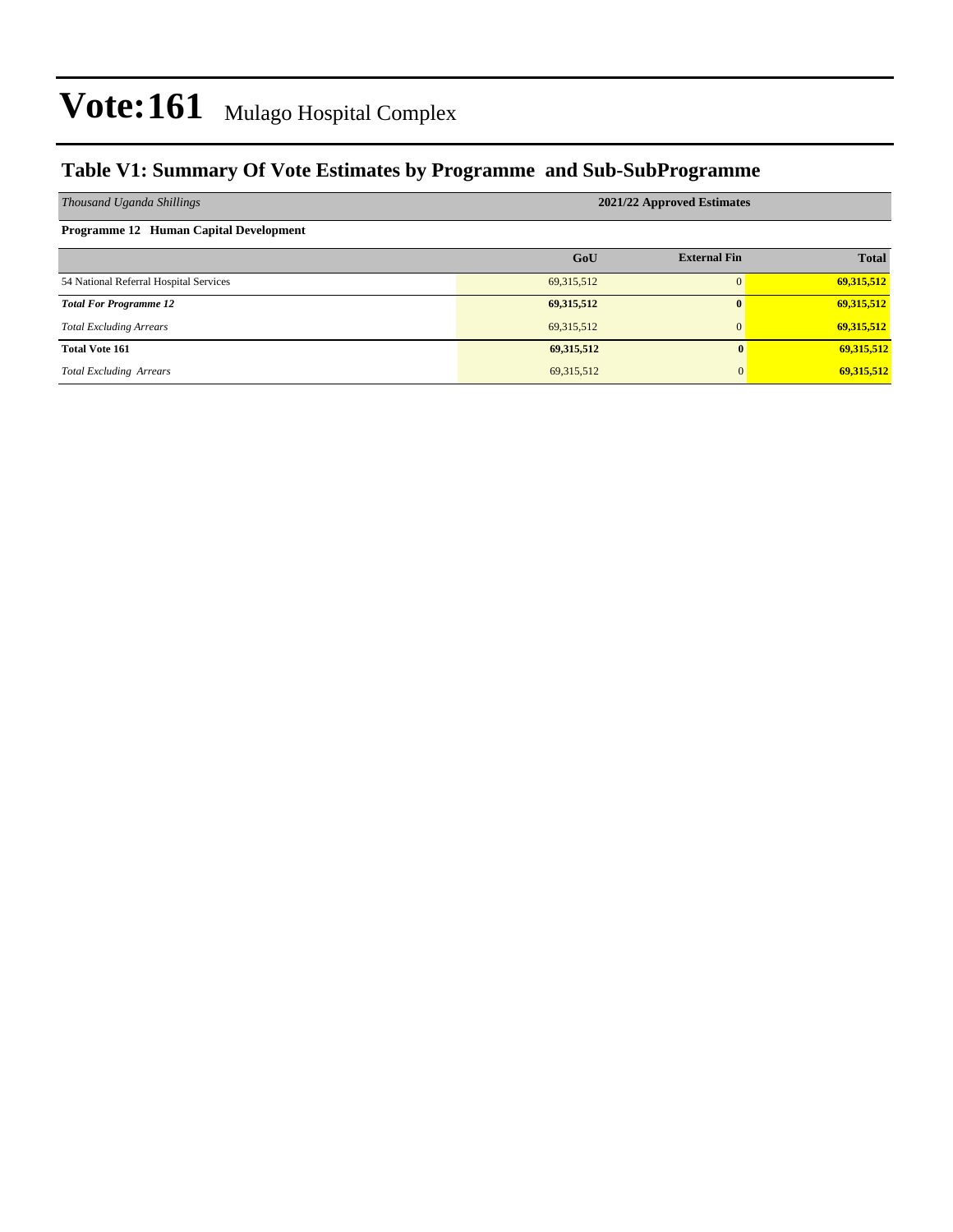### **Table V2: Summary Of Vote Estimates by Sub-SubProgramme,Department and Project**

| Thousand Uganda Shillings                                                 | 2020/21 Approved Budget |                     |                  |              | 2021/22 Approved Estimates |                               |              |  |  |  |  |
|---------------------------------------------------------------------------|-------------------------|---------------------|------------------|--------------|----------------------------|-------------------------------|--------------|--|--|--|--|
| <b>Sub-SubProgramme 54 National Referral Hospital Services</b>            |                         |                     |                  |              |                            |                               |              |  |  |  |  |
| <b>Recurrent Budget Estimates</b>                                         | <b>Wage</b>             | <b>Non-Wage</b>     | <b>AIA</b>       | <b>Total</b> | <b>Wage</b>                | <b>Non-Wage</b>               | <b>Total</b> |  |  |  |  |
| 01 Management                                                             | 2,483,565               | 18,408,677          | $\mathbf{0}$     | 20,892,242   | 2,483,565                  | 15,718,348                    | 18,201,913   |  |  |  |  |
| 02 Medical Services                                                       | 26,681,274              | 10,897,274          | $\mathbf{0}$     | 37,578,548   | 27,056,913                 | 15,897,274                    | 42,954,187   |  |  |  |  |
| 04 Internal Audit Department                                              | 40,912                  | 148,500             | $\mathbf{0}$     | 189,412      | 40,912                     | 148,500                       | 189,412      |  |  |  |  |
| <b>Total Recurrent Budget Estimates for Sub-</b><br><b>SubProgramme</b>   | 29, 205, 751            | 29,454,451          | $\bf{0}$         | 58,660,202   | 29,581,390                 | 31,764,122                    | 61,345,512   |  |  |  |  |
| Development Budget Estimates                                              | <b>GoU Dev't</b>        | <b>External Fin</b> | <b>AIA</b>       | <b>Total</b> |                            | <b>GoU Dev't External Fin</b> | <b>Total</b> |  |  |  |  |
| 1637 Retooling of Mulago National Referral Hospital                       | 4,020,000               | $\mathbf{0}$        | $\boldsymbol{0}$ | 4,020,000    | 7,970,000                  | $\overline{0}$                | 7,970,000    |  |  |  |  |
| <b>Total Development Budget Estimates for Sub-</b><br><b>SubProgramme</b> | 4,020,000               | $\bf{0}$            | $\bf{0}$         | 4,020,000    | 7,970,000                  | $\bf{0}$                      | 7,970,000    |  |  |  |  |
|                                                                           | GoU                     | <b>External Fin</b> | <b>AIA</b>       | <b>Total</b> | GoU                        | <b>External Fin</b>           | <b>Total</b> |  |  |  |  |
| <b>Total For Sub-SubProgramme 54</b>                                      | 62,680,202              | $\bf{0}$            | $\bf{0}$         | 62,680,202   | 69,315,512                 | $\bf{0}$                      | 69,315,512   |  |  |  |  |
| <b>Total Excluding Arrears</b>                                            | 60,932,530              | $\boldsymbol{0}$    | $\mathbf{0}$     | 60,932,530   | 69,315,512                 | $\overline{0}$                | 69,315,512   |  |  |  |  |
| <b>Total Vote 161</b>                                                     | 62,680,202              | $\bf{0}$            | $\bf{0}$         | 62,680,202   | 69,315,512                 | $\bf{0}$                      | 69,315,512   |  |  |  |  |
| <b>Total Excluding Arrears</b>                                            | 60,932,530              | $\mathbf{0}$        | $\overline{0}$   | 60,932,530   | 69, 315, 512               | $\overline{0}$                | 69,315,512   |  |  |  |  |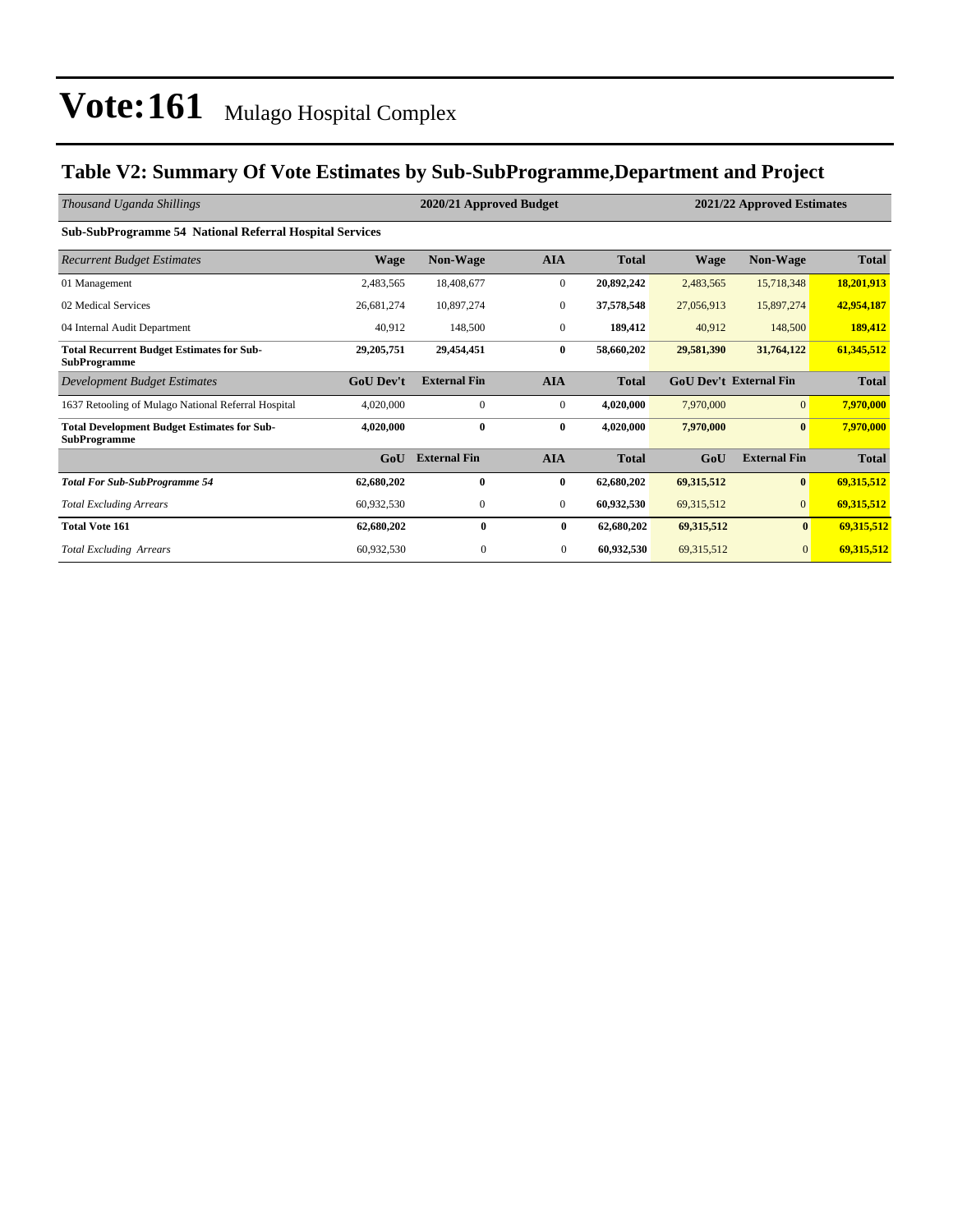### **Table V3: Summary Vote Estimates by Item**

| Thousand Uganda Shillings                                   | 2020/21 Approved Budget |                     |          |              | 2021/22 Approved Estimates |                     |              |  |
|-------------------------------------------------------------|-------------------------|---------------------|----------|--------------|----------------------------|---------------------|--------------|--|
|                                                             | GoU                     | <b>External Fin</b> | AIA      | <b>Total</b> | GoU                        | <b>External Fin</b> | <b>Total</b> |  |
| <b>Employees, Goods and Services (Outputs Provided)</b>     | 55,314,530              | $\bf{0}$            | $\bf{0}$ | 55,314,530   | 61,247,512                 | $\bf{0}$            | 61,247,512   |  |
| 211101 General Staff Salaries                               | 29, 205, 751            | $\bf{0}$            | $\bf{0}$ | 29,205,751   | 29,581,390                 | $\bf{0}$            | 29,581,390   |  |
| 211103 Allowances (Inc. Casuals, Temporary)                 | 1,845,911               | $\bf{0}$            | $\bf{0}$ | 1,845,911    | 2,012,263                  | $\bf{0}$            | 2,012,263    |  |
| 212102 Pension for General Civil Service                    | 4,442,221               | $\bf{0}$            | $\bf{0}$ | 4,442,221    | 4,526,135                  | $\bf{0}$            | 4,526,135    |  |
| 213001 Medical expenses (To employees)                      | 80,000                  | 0                   | $\bf{0}$ | 80,000       | 90,000                     | $\bf{0}$            | 90,000       |  |
| 213002 Incapacity, death benefits and funeral expenses      | 100,000                 | $\bf{0}$            | $\bf{0}$ | 100,000      | 100,000                    | $\bf{0}$            | 100,000      |  |
| 213004 Gratuity Expenses                                    | 2,267,414               | $\bf{0}$            | $\bf{0}$ | 2,267,414    | 1,240,843                  | $\bf{0}$            | 1,240,843    |  |
| 221001 Advertising and Public Relations                     | 43,079                  | $\bf{0}$            | $\bf{0}$ | 43,079       | 43,079                     | $\bf{0}$            | 43,079       |  |
| 221002 Workshops and Seminars                               | 103,197                 | $\bf{0}$            | $\bf{0}$ | 103,197      | 40,197                     | $\bf{0}$            | 40,197       |  |
| 221003 Staff Training                                       | 156,808                 | 0                   | $\bf{0}$ | 156,808      | 80,000                     | $\bf{0}$            | 80,000       |  |
| 221006 Commissions and related charges                      | 48,710                  | $\bf{0}$            | $\bf{0}$ | 48,710       | 38,710                     | $\bf{0}$            | 38,710       |  |
| 221007 Books, Periodicals & Newspapers                      | 3,000                   | $\bf{0}$            | 0        | 3,000        | 12,000                     | $\bf{0}$            | 12,000       |  |
| 221008 Computer supplies and Information Technology<br>(TT) | 20,000                  | $\bf{0}$            | $\bf{0}$ | 20,000       | 20,000                     | $\bf{0}$            | 20,000       |  |
| 221009 Welfare and Entertainment                            | 59,000                  | 0                   | $\bf{0}$ | 59,000       | 120,000                    | $\bf{0}$            | 120,000      |  |
| 221010 Special Meals and Drinks                             | 1,900,243               | $\bf{0}$            | $\bf{0}$ | 1,900,243    | 1,900,243                  | $\bf{0}$            | 1,900,243    |  |
| 221011 Printing, Stationery, Photocopying and Binding       | 267,824                 | 0                   | $\bf{0}$ | 267,824      | 267,824                    | $\bf{0}$            | 267,824      |  |
| 221012 Small Office Equipment                               | 32,421                  | $\bf{0}$            | $\bf{0}$ | 32,421       | 32,421                     | $\bf{0}$            | 32,421       |  |
| 221016 IFMS Recurrent costs                                 | 50,000                  | $\bf{0}$            | $\bf{0}$ | 50,000       | 30,000                     | $\bf{0}$            | 30,000       |  |
| 221017 Subscriptions                                        | 2,000                   | 0                   | $\bf{0}$ | 2,000        | 2,000                      | $\bf{0}$            | 2,000        |  |
| 221020 IPPS Recurrent Costs                                 | 46,230                  | $\bf{0}$            | 0        | 46,230       | 36,230                     | $\bf{0}$            | 36,230       |  |
| 222001 Telecommunications                                   | 160,000                 | 0                   | $\bf{0}$ | 160,000      | 160,000                    | $\bf{0}$            | 160,000      |  |
| 223003 Rent – (Produced Assets) to private entities         | 50,000                  | $\bf{0}$            | $\bf{0}$ | 50,000       | 50,000                     | $\bf{0}$            | 50,000       |  |
| 223004 Guard and Security services                          | 648,700                 | $\bf{0}$            | $\bf{0}$ | 648,700      | 148,700                    | $\bf{0}$            | 148,700      |  |
| 223005 Electricity                                          | 1,909,081               | 0                   | $\bf{0}$ | 1,909,081    | 1,909,081                  | $\bf{0}$            | 1,909,081    |  |
| 223006 Water                                                | 4,677,000               | $\bf{0}$            | 0        | 4,677,000    | 4,677,000                  | $\bf{0}$            | 4,677,000    |  |
| 223007 Other Utilities- (fuel, gas, firewood, charcoal)     | 26,255                  | 0                   | $\bf{0}$ | 26,255       | 56,255                     | $\bf{0}$            | 56,255       |  |
| 224001 Medical Supplies                                     | 1,500,000               | 0                   | $\bf{0}$ | 1,500,000    | 3,140,000                  | $\bf{0}$            | 3,140,000    |  |
| 224004 Cleaning and Sanitation                              | 1,086,000               | $\bf{0}$            | $\bf{0}$ | 1,086,000    | 2,886,000                  | $\bf{0}$            | 2,886,000    |  |
| 224005 Uniforms, Beddings and Protective Gear               | 112,924                 | $\bf{0}$            | $\bf{0}$ | 112,924      | 512,924                    | $\bf{0}$            | 512,924      |  |
| 225001 Consultancy Services- Short term                     | 915,027                 | 0                   | $\bf{0}$ | 915,027      | 1,067,827                  | $\bf{0}$            | 1,067,827    |  |
| 227001 Travel inland                                        | 100,258                 | 0                   | $\bf{0}$ | 100,258      | 60,258                     | $\bf{0}$            | 60,258       |  |
| 227002 Travel abroad                                        | 63,081                  | $\bf{0}$            | $\bf{0}$ | 63,081       | $\bf{0}$                   | $\bf{0}$            | $\mathbf{0}$ |  |
| 227004 Fuel, Lubricants and Oils                            | 381,085                 | 0                   | $\bf{0}$ | 381,085      | 631,806                    | $\bf{0}$            | 631,806      |  |
| 228001 Maintenance - Civil                                  | 717,150                 | $\bf{0}$            | $\bf{0}$ | 717,150      | 1,207,150                  | $\bf{0}$            | 1,207,150    |  |
| 228002 Maintenance - Vehicles                               | 169,227                 | $\bf{0}$            | 0        | 169,227      | 169,227                    | $\bf{0}$            | 169,227      |  |
| 228003 Maintenance – Machinery, Equipment $\&$<br>Furniture | 2,100,533               | 0                   | $\bf{0}$ | 2,100,533    | 3,833,549                  | $\bf{0}$            | 3,833,549    |  |
| 228004 Maintenance – Other                                  | 24,400                  | $\bf{0}$            | $\bf{0}$ | 24,400       | 24,400                     | $\bf{0}$            | 24,400       |  |
| 282103 Scholarships and related costs                       | $\bf{0}$                | $\bf{0}$            | $\bf{0}$ | 0            | 540,000                    | $\bf{0}$            | 540,000      |  |
| <b>Grants, Transfers and Subsides (Outputs Funded)</b>      | 1,598,000               | $\bf{0}$            | $\bf{0}$ | 1,598,000    | 98,000                     | $\bf{0}$            | 98,000       |  |
| 263106 Other Current grants (Current)                       | 1,598,000               | $\bf{0}$            | $\bf{0}$ | 1,598,000    | 98,000                     | $\bf{0}$            | 98,000       |  |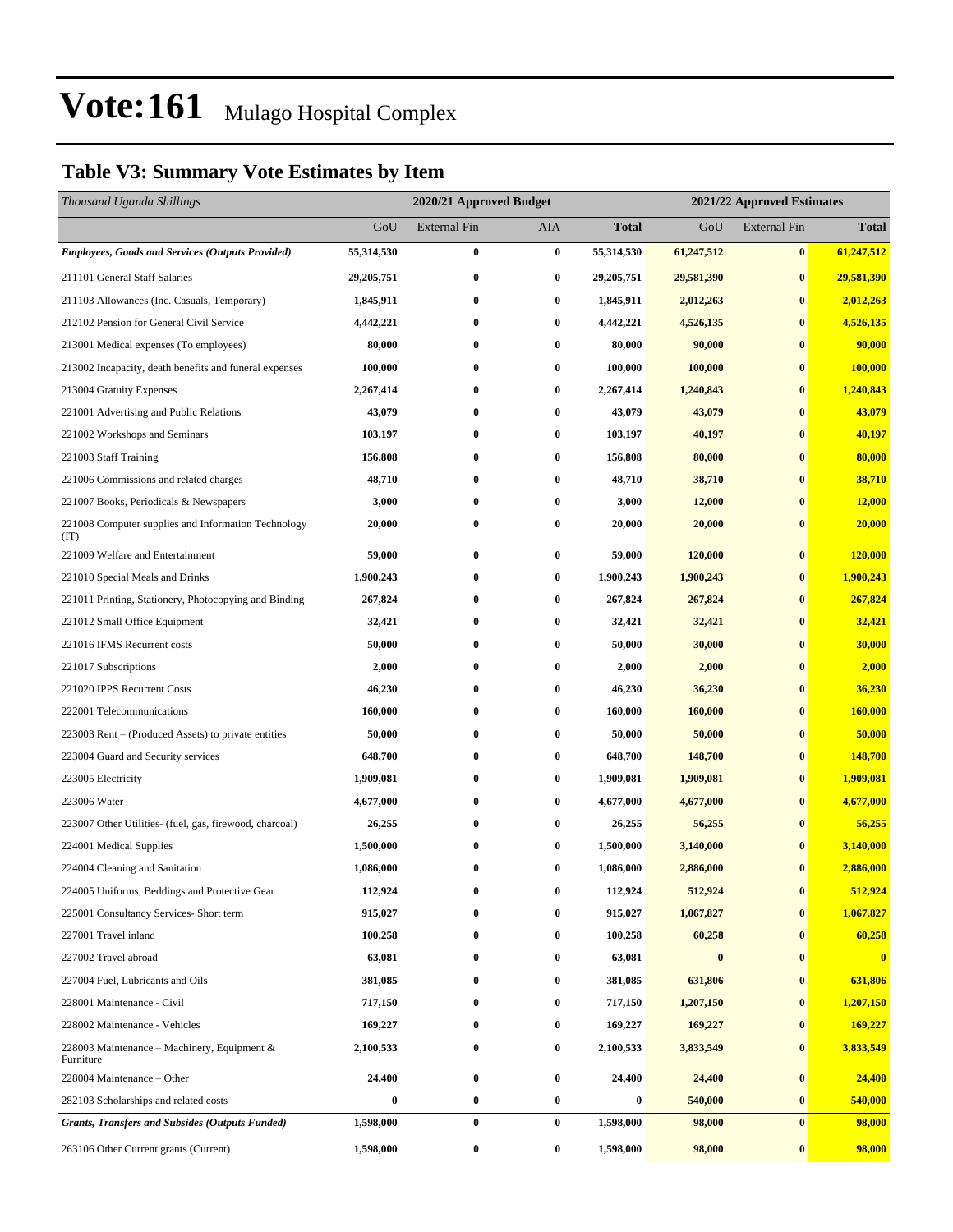| <b>Investment (Capital Purchases)</b>  | 4,020,000  | $\bf{0}$     | $\bf{0}$     | 4,020,000  | 7,970,000  | $\bf{0}$     | 7,970,000    |
|----------------------------------------|------------|--------------|--------------|------------|------------|--------------|--------------|
| 312101 Non-Residential Buildings       | 1,500,000  | $\bf{0}$     | $\mathbf{0}$ | 1.500.000  | 500,000    | $\mathbf{0}$ | 500,000      |
| 312102 Residential Buildings           | 1,720,000  | $\bf{0}$     | $\bf{0}$     | 1,720,000  | 4,800,000  | $\mathbf{0}$ | 4,800,000    |
| 312212 Medical Equipment               | 800,000    | $\bf{0}$     | $\bf{0}$     | 800,000    | 2,670,000  | $\bf{0}$     | 2,670,000    |
| <b>Arrears</b>                         | 1,747,672  | $\bf{0}$     | $\bf{0}$     | 1,747,672  | $\bf{0}$   | $\mathbf{0}$ | $\mathbf{0}$ |
| 321605 Domestic arrears (Budgeting)    | 2,281      | $\bf{0}$     | $\mathbf{0}$ | 2.281      | $\bf{0}$   | $\mathbf{0}$ | $\mathbf{0}$ |
| 321614 Electricity arrears (Budgeting) | 1,745,391  | $\bf{0}$     | $\bf{0}$     | 1,745,391  | $\bf{0}$   | $\mathbf{0}$ | $\mathbf{0}$ |
| <b>Grand Total Vote 161</b>            | 62,680,202 | $\bf{0}$     | $\bf{0}$     | 62.680.202 | 69,315,512 | $\mathbf{0}$ | 69.315.512   |
| <b>Total Excluding Arrears</b>         | 60,932,530 | $\mathbf{0}$ | $\mathbf{0}$ | 60,932,530 | 69,315,512 | $\Omega$     | 69,315,512   |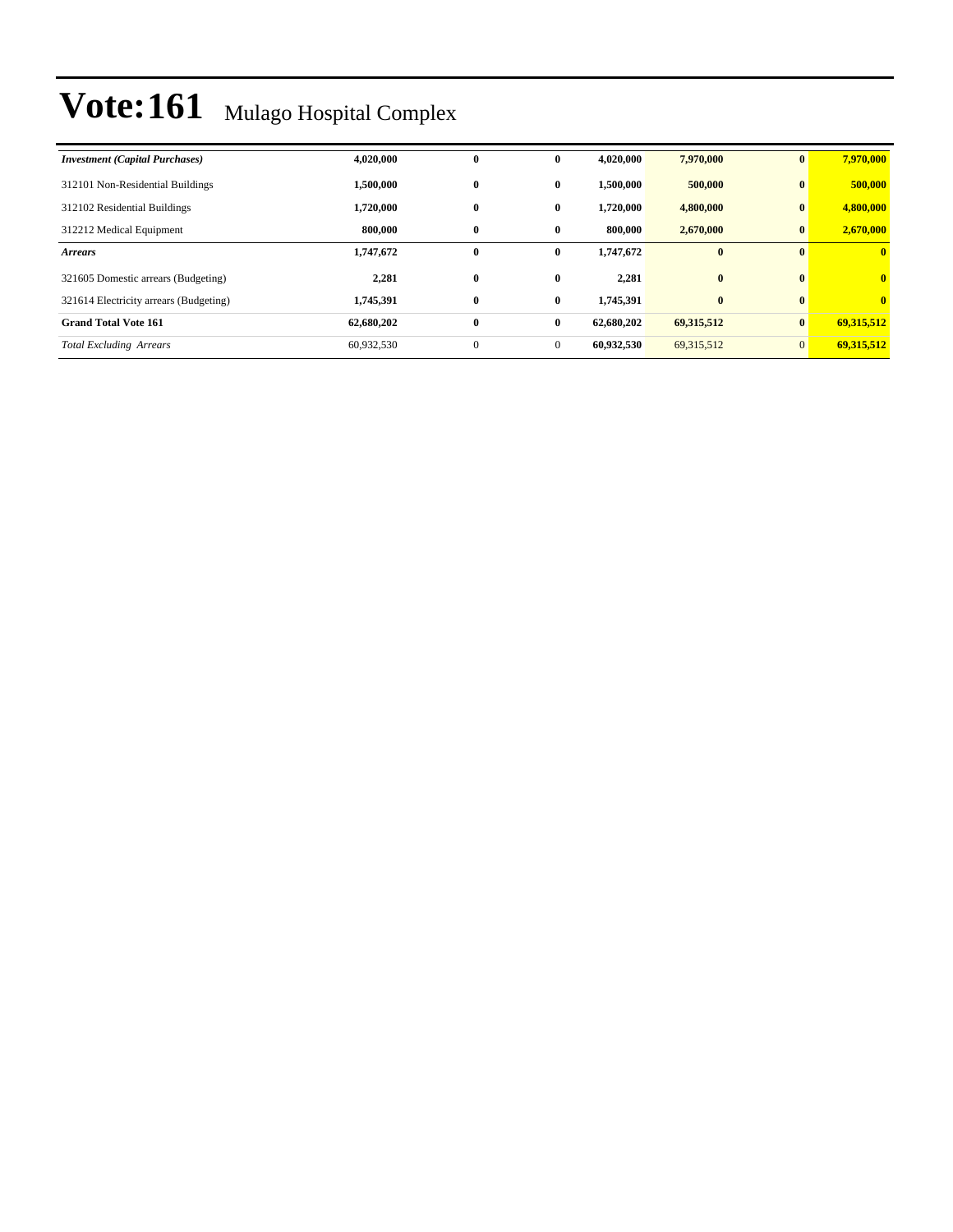#### **Table V4: Detailed Estimates by Sub-SubProgramme, Department,Project and Budget Output and Item**

#### *Sub-SubProgrammme 54 National Referral Hospital Services*

*Recurrent Budget Estimates*

| <b>Department 01 Management</b>                                                            |                  |                         |                  |              |                       |                            |              |  |  |
|--------------------------------------------------------------------------------------------|------------------|-------------------------|------------------|--------------|-----------------------|----------------------------|--------------|--|--|
| Thousand Uganda Shillings                                                                  |                  | 2020/21 Approved Budget |                  |              |                       | 2021/22 Approved Estimates |              |  |  |
| <b>Outputs Provided</b>                                                                    | Wage             | Non Wage                | AIA              | <b>Total</b> | Wage                  | Non Wage                   | <b>Total</b> |  |  |
| Budget Output 085405 Hospital Management and Support Services - National Referral Hospital |                  |                         |                  |              |                       |                            |              |  |  |
| 211103 Allowances (Inc. Casuals, Temporary)                                                | $\overline{0}$   | $\boldsymbol{0}$        | $\boldsymbol{0}$ | $\bf{0}$     | $\mathbf{0}$          | 60,000                     | 60,000       |  |  |
| 221002 Workshops and Seminars                                                              | $\overline{0}$   | 60,000                  | $\boldsymbol{0}$ | 60,000       | $\mathbf{0}$          | $\mathbf{0}$               | $\mathbf{0}$ |  |  |
| 221003 Staff Training                                                                      | $\overline{0}$   | 100,000                 | $\mathbf{0}$     | 100,000      | $\mathbf{0}$          | 80,000                     | 80,000       |  |  |
| 221009 Welfare and Entertainment                                                           | $\overline{0}$   | 36,000                  | $\mathbf{0}$     | 36,000       | $\boldsymbol{0}$      | 36,000                     | 36,000       |  |  |
| 221011 Printing, Stationery, Photocopying and Binding                                      | $\overline{0}$   | 110,000                 | $\mathbf{0}$     | 110,000      | $\mathbf{0}$          | 110,000                    | 110,000      |  |  |
| 282103 Scholarships and related costs                                                      | $\boldsymbol{0}$ | $\boldsymbol{0}$        | $\boldsymbol{0}$ | $\bf{0}$     | $\mathbf{0}$          | 20,000                     | 20,000       |  |  |
| <b>Total Cost of Budget Output 05</b>                                                      | 0                | 306,000                 | 0                | 306,000      | $\boldsymbol{\theta}$ | 306,000                    | 306,000      |  |  |
| <b>Budget Output 085406 Administration and Finance</b>                                     |                  |                         |                  |              |                       |                            |              |  |  |
| 211101 General Staff Salaries                                                              | 2,483,565        | $\boldsymbol{0}$        | $\mathbf{0}$     | 2,483,565    | 2,483,565             | $\mathbf{0}$               | 2,483,565    |  |  |
| 211103 Allowances (Inc. Casuals, Temporary)                                                | $\boldsymbol{0}$ | 200,000                 | $\mathbf{0}$     | 200,000      | $\mathbf{0}$          | 200,000                    | 200,000      |  |  |
| 212102 Pension for General Civil Service                                                   | $\boldsymbol{0}$ | 4,442,221               | $\mathbf{0}$     | 4,442,221    | $\mathbf{0}$          | 4,526,135                  | 4,526,135    |  |  |
| 213001 Medical expenses (To employees)                                                     | $\boldsymbol{0}$ | 60,000                  | $\mathbf{0}$     | 60,000       | $\mathbf{0}$          | 60,000                     | 60,000       |  |  |
| 213004 Gratuity Expenses                                                                   | $\overline{0}$   | 2,267,414               | $\mathbf{0}$     | 2,267,414    | $\mathbf{0}$          | 1,240,843                  | 1,240,843    |  |  |
| 221002 Workshops and Seminars                                                              | $\overline{0}$   | 40,197                  | $\mathbf{0}$     | 40,197       | $\mathbf{0}$          | 40,197                     | 40,197       |  |  |
| 221006 Commissions and related charges                                                     | $\overline{0}$   | 48,710                  | $\mathbf{0}$     | 48,710       | $\mathbf{0}$          | 38,710                     | 38,710       |  |  |
| 221008 Computer supplies and Information Technology (IT)                                   | $\overline{0}$   | 20,000                  | $\mathbf{0}$     | 20,000       | $\mathbf{0}$          | 20,000                     | 20,000       |  |  |
| 221010 Special Meals and Drinks                                                            | $\boldsymbol{0}$ | 489,160                 | $\boldsymbol{0}$ | 489,160      | $\mathbf{0}$          | 489,160                    | 489,160      |  |  |
| 221011 Printing, Stationery, Photocopying and Binding                                      | $\boldsymbol{0}$ | 98,708                  | $\mathbf{0}$     | 98,708       | $\boldsymbol{0}$      | 98,708                     | 98,708       |  |  |
| 221012 Small Office Equipment                                                              | $\boldsymbol{0}$ | 29,921                  | $\mathbf{0}$     | 29,921       | $\mathbf{0}$          | 29,921                     | 29,921       |  |  |
| 221016 IFMS Recurrent costs                                                                | $\boldsymbol{0}$ | 50,000                  | $\mathbf{0}$     | 50,000       | $\mathbf{0}$          | 30,000                     | 30,000       |  |  |
| 222001 Telecommunications                                                                  | $\overline{0}$   | 160,000                 | $\mathbf{0}$     | 160,000      | $\mathbf{0}$          | 160,000                    | 160,000      |  |  |
| 223003 Rent – (Produced Assets) to private entities                                        | $\overline{0}$   | 50,000                  | $\boldsymbol{0}$ | 50,000       | $\mathbf{0}$          | 50,000                     | 50,000       |  |  |
| 223004 Guard and Security services                                                         | $\boldsymbol{0}$ | 348,700                 | $\mathbf{0}$     | 348,700      | $\boldsymbol{0}$      | 148,700                    | 148,700      |  |  |
| 223005 Electricity                                                                         | $\overline{0}$   | 1,909,081               | $\mathbf{0}$     | 1,909,081    | $\boldsymbol{0}$      | 1,909,081                  | 1.909.081    |  |  |
| 223006 Water                                                                               | $\boldsymbol{0}$ | 4,677,000               | $\mathbf{0}$     | 4,677,000    | $\mathbf{0}$          | 4,677,000                  | 4,677,000    |  |  |
| 223007 Other Utilities- (fuel, gas, firewood, charcoal)                                    | $\boldsymbol{0}$ | 26,255                  | $\mathbf{0}$     | 26,255       | $\overline{0}$        | 56,255                     | 56,255       |  |  |
| 224005 Uniforms, Beddings and Protective Gear                                              | $\boldsymbol{0}$ | 112,924                 | $\boldsymbol{0}$ | 112,924      | $\boldsymbol{0}$      | 112,924                    | 112,924      |  |  |
| 225001 Consultancy Services- Short term                                                    | $\boldsymbol{0}$ | 115,000                 | $\boldsymbol{0}$ | 115,000      | $\mathbf{0}$          | 215,000                    | 215,000      |  |  |
| 227001 Travel inland                                                                       | $\boldsymbol{0}$ | 52,454                  | $\boldsymbol{0}$ | 52,454       | $\boldsymbol{0}$      | 22,454                     | 22,454       |  |  |
| 227002 Travel abroad                                                                       | $\overline{0}$   | 36,081                  | $\boldsymbol{0}$ | 36,081       | $\boldsymbol{0}$      | $\boldsymbol{0}$           | $\bf{0}$     |  |  |
| 227004 Fuel, Lubricants and Oils                                                           | $\boldsymbol{0}$ | 37,589                  | $\boldsymbol{0}$ | 37,589       | $\boldsymbol{0}$      | 100,000                    | 100,000      |  |  |
| 228001 Maintenance - Civil                                                                 | $\boldsymbol{0}$ | 717,150                 | $\boldsymbol{0}$ | 717,150      | $\boldsymbol{0}$      | 717,150                    | 717,150      |  |  |
| 228002 Maintenance - Vehicles                                                              | $\boldsymbol{0}$ | 68,694                  | $\boldsymbol{0}$ | 68,694       | $\boldsymbol{0}$      | 68,694                     | 68,694       |  |  |
| 228003 Maintenance – Machinery, Equipment & Furniture                                      | $\boldsymbol{0}$ | $\boldsymbol{0}$        | $\boldsymbol{0}$ | $\bf{0}$     | $\boldsymbol{0}$      | 83,670                     | 83,670       |  |  |
| 228004 Maintenance - Other                                                                 | $\boldsymbol{0}$ | 24,400                  | $\boldsymbol{0}$ | 24,400       | $\boldsymbol{0}$      | 24,400                     | 24,400       |  |  |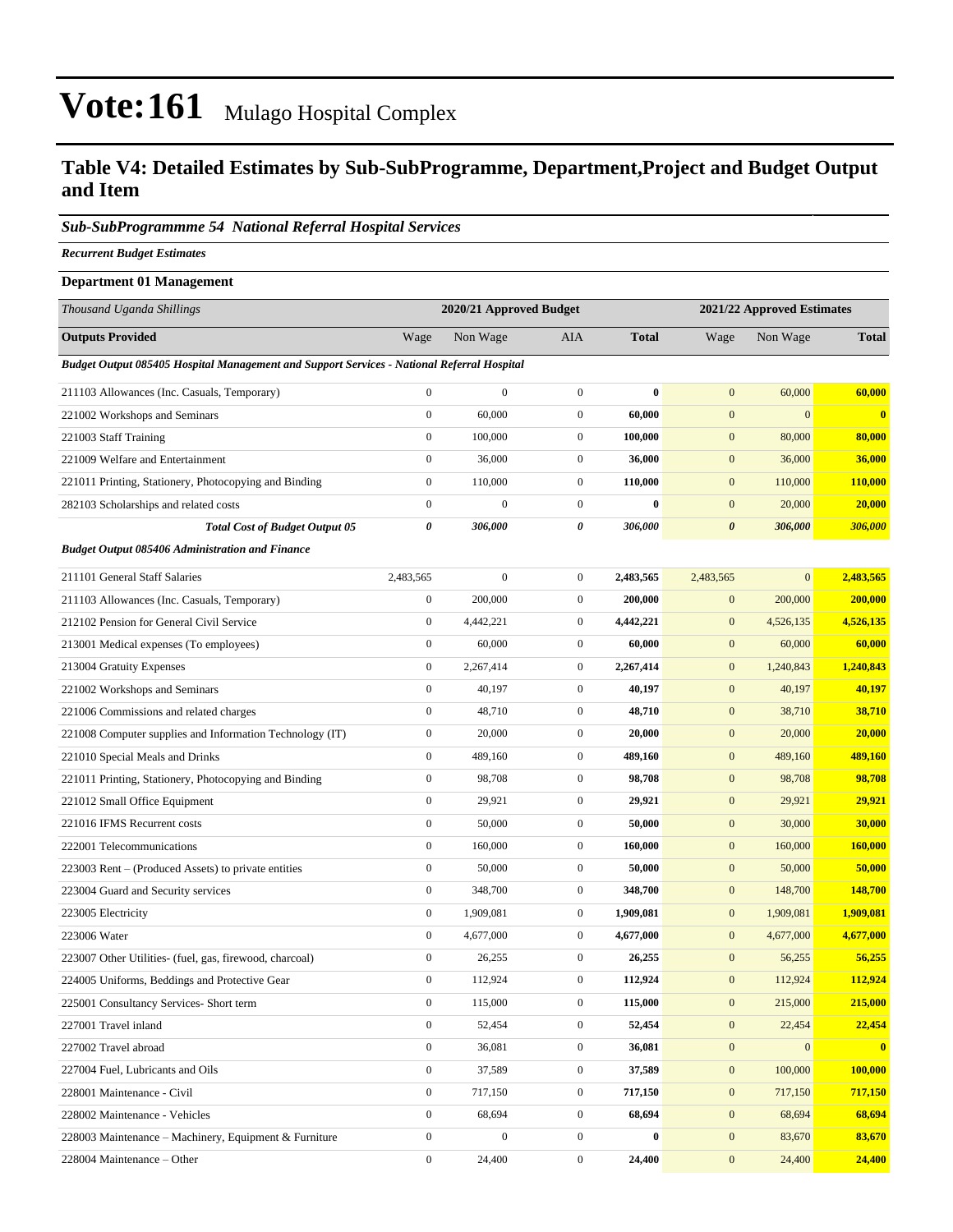| 282103 Scholarships and related costs                                | $\mathbf{0}$     | $\mathbf{0}$            | $\mathbf{0}$     | $\bf{0}$     | $\mathbf{0}$          | 20,000                     | 20,000                |
|----------------------------------------------------------------------|------------------|-------------------------|------------------|--------------|-----------------------|----------------------------|-----------------------|
| <b>Total Cost of Budget Output 06</b>                                | 2,483,565        | 16,081,659              | 0                | 18,565,224   | 2,483,565             | 15,139,002                 | 17,622,567            |
| <b>Budget Output 085419 Human Resource Management Services</b>       |                  |                         |                  |              |                       |                            |                       |
| 213001 Medical expenses (To employees)                               | $\boldsymbol{0}$ | 20,000                  | $\mathbf{0}$     | 20,000       | $\mathbf{0}$          | 30,000                     | 30,000                |
| 213002 Incapacity, death benefits and funeral expenses               | $\boldsymbol{0}$ | 100,000                 | $\overline{0}$   | 100.000      | $\mathbf{0}$          | 100,000                    | 100,000               |
| 221011 Printing, Stationery, Photocopying and Binding                | $\boldsymbol{0}$ | 47,116                  | $\mathbf{0}$     | 47,116       | $\mathbf{0}$          | 47,116                     | 47,116                |
| 221020 IPPS Recurrent Costs                                          | $\boldsymbol{0}$ | 46,230                  | $\mathbf{0}$     | 46,230       | $\mathbf{0}$          | 36,230                     | 36,230                |
| 227004 Fuel. Lubricants and Oils                                     | $\mathbf{0}$     | 60,000                  | $\overline{0}$   | 60,000       | $\mathbf{0}$          | 60,000                     | 60,000                |
| <b>Total Cost of Budget Output 19</b>                                | 0                | 273,346                 | 0                | 273,346      | $\boldsymbol{\theta}$ | 273,346                    | 273,346               |
| <b>Total Cost Of Outputs Provided</b>                                | 2,483,565        | 16,661,005              | $\bf{0}$         | 19,144,570   | 2,483,565             | 15,718,348                 | 18,201,913            |
| <b>Arrears</b>                                                       | Wage             | Non Wage                | AIA              | <b>Total</b> | Wage                  | Non Wage                   | <b>Total</b>          |
| <b>Budget Output 085499 Arrears</b>                                  |                  |                         |                  |              |                       |                            |                       |
| 321605 Domestic arrears (Budgeting)                                  | $\boldsymbol{0}$ | 2,281                   | $\mathbf{0}$     | 2,281        | $\mathbf{0}$          | $\mathbf{0}$               | $\bf{0}$              |
| 321614 Electricity arrears (Budgeting)                               | $\boldsymbol{0}$ | 1,745,391               | $\overline{0}$   | 1,745,391    | $\mathbf{0}$          | $\mathbf{0}$               | $\bf{0}$              |
| <b>Total Cost of Budget Output 99</b>                                | 0                | 1,747,672               | 0                | 1,747,672    | $\boldsymbol{\theta}$ | $\boldsymbol{\theta}$      | $\boldsymbol{\theta}$ |
| <b>Total Cost Of Arrears</b>                                         | $\bf{0}$         | 1,747,672               | $\bf{0}$         | 1,747,672    | $\bf{0}$              | $\bf{0}$                   | $\bf{0}$              |
| <b>Total Cost for Department 01</b>                                  | 2,483,565        | 18,408,677              | $\bf{0}$         | 20,892,242   | 2,483,565             | 15,718,348                 | 18,201,913            |
| <b>Total Excluding Arrears</b>                                       | 2,483,565        | 16,661,005              | $\boldsymbol{0}$ | 19,144,570   | 2,483,565             | 15,718,348                 | 18,201,913            |
| <b>Department 02 Medical Services</b>                                |                  |                         |                  |              |                       |                            |                       |
| Thousand Uganda Shillings                                            |                  | 2020/21 Approved Budget |                  |              |                       | 2021/22 Approved Estimates |                       |
|                                                                      |                  |                         |                  |              |                       |                            |                       |
| <b>Outputs Provided</b>                                              | Wage             | Non Wage                | <b>AIA</b>       | <b>Total</b> | Wage                  | Non Wage                   | <b>Total</b>          |
| Budget Output 085401 Inpatient Services - National Referral Hospital |                  |                         |                  |              |                       |                            |                       |
| 211101 General Staff Salaries                                        | 26,681,274       | $\mathbf{0}$            | $\overline{0}$   | 26,681,274   | 27,056,913            | $\mathbf{0}$               | 27,056,913            |
| 211103 Allowances (Inc. Casuals, Temporary)                          | $\boldsymbol{0}$ | 1,235,911               | $\overline{0}$   | 1,235,911    | $\mathbf{0}$          | 1,311,263                  | 1,311,263             |
| 221001 Advertising and Public Relations                              | $\boldsymbol{0}$ | 3,079                   | $\mathbf{0}$     | 3,079        | $\mathbf{0}$          | 3,079                      | 3,079                 |
| 221007 Books, Periodicals & Newspapers                               | $\boldsymbol{0}$ | $\boldsymbol{0}$        | $\overline{0}$   | $\bf{0}$     | $\mathbf{0}$          | 7,000                      | 7,000                 |
| 221009 Welfare and Entertainment                                     | $\mathbf{0}$     | $\mathbf{0}$            | $\overline{0}$   | $\bf{0}$     | $\mathbf{0}$          | 60,000                     | 60,000                |
| 221010 Special Meals and Drinks                                      | $\boldsymbol{0}$ | 1,411,083               | $\mathbf{0}$     | 1,411,083    | $\mathbf{0}$          | 1,411,083                  | 1,411,083             |
| 223004 Guard and Security services                                   | $\mathbf{0}$     | 300,000                 | $\mathbf{0}$     | 300,000      | $\mathbf{0}$          | $\mathbf{0}$               | $\bf{0}$              |
| 224001 Medical Supplies                                              | $\bf{0}$         | 1,500,000               | $\boldsymbol{0}$ | 1,500,000    | $\bf{0}$              | 3,140,000                  | 3,140,000             |
| 224004 Cleaning and Sanitation                                       | $\boldsymbol{0}$ | 1,086,000               | $\overline{0}$   | 1,086,000    | $\boldsymbol{0}$      | 2,886,000                  | 2,886,000             |
| 224005 Uniforms, Beddings and Protective Gear                        | $\mathbf{0}$     | $\boldsymbol{0}$        | $\boldsymbol{0}$ | $\bf{0}$     | $\mathbf{0}$          | 400,000                    | 400,000               |
| 225001 Consultancy Services- Short term                              | $\boldsymbol{0}$ | 800,027                 | $\boldsymbol{0}$ | 800,027      | $\mathbf{0}$          | 807,027                    | 807,027               |
| 227001 Travel inland                                                 | $\boldsymbol{0}$ | 17,804                  | $\boldsymbol{0}$ | 17,804       | $\boldsymbol{0}$      | 7,804                      | 7,804                 |
| 227002 Travel abroad                                                 | $\boldsymbol{0}$ | 7,000                   | $\boldsymbol{0}$ | 7,000        | $\boldsymbol{0}$      | $\mathbf{0}$               | $\mathbf{0}$          |
| 227004 Fuel, Lubricants and Oils                                     | $\mathbf{0}$     | 148,931                 | $\boldsymbol{0}$ | 148,931      | $\boldsymbol{0}$      | 337,233                    | 337,233               |
| 228001 Maintenance - Civil                                           | $\mathbf{0}$     | $\boldsymbol{0}$        | $\boldsymbol{0}$ | $\bf{0}$     | $\boldsymbol{0}$      | 490,000                    | 490,000               |
| 228002 Maintenance - Vehicles                                        | $\boldsymbol{0}$ | 100,533                 | $\boldsymbol{0}$ | 100,533      | $\mathbf{0}$          | 100,533                    | 100,533               |
| 228003 Maintenance - Machinery, Equipment & Furniture                | $\boldsymbol{0}$ | 2,100,533               | $\boldsymbol{0}$ | 2,100,533    | $\boldsymbol{0}$      | 3,749,879                  | 3,749,879             |
| 282103 Scholarships and related costs                                | $\boldsymbol{0}$ | $\boldsymbol{0}$        | $\boldsymbol{0}$ | $\bf{0}$     | $\mathbf{0}$          | 500,000                    | 500,000               |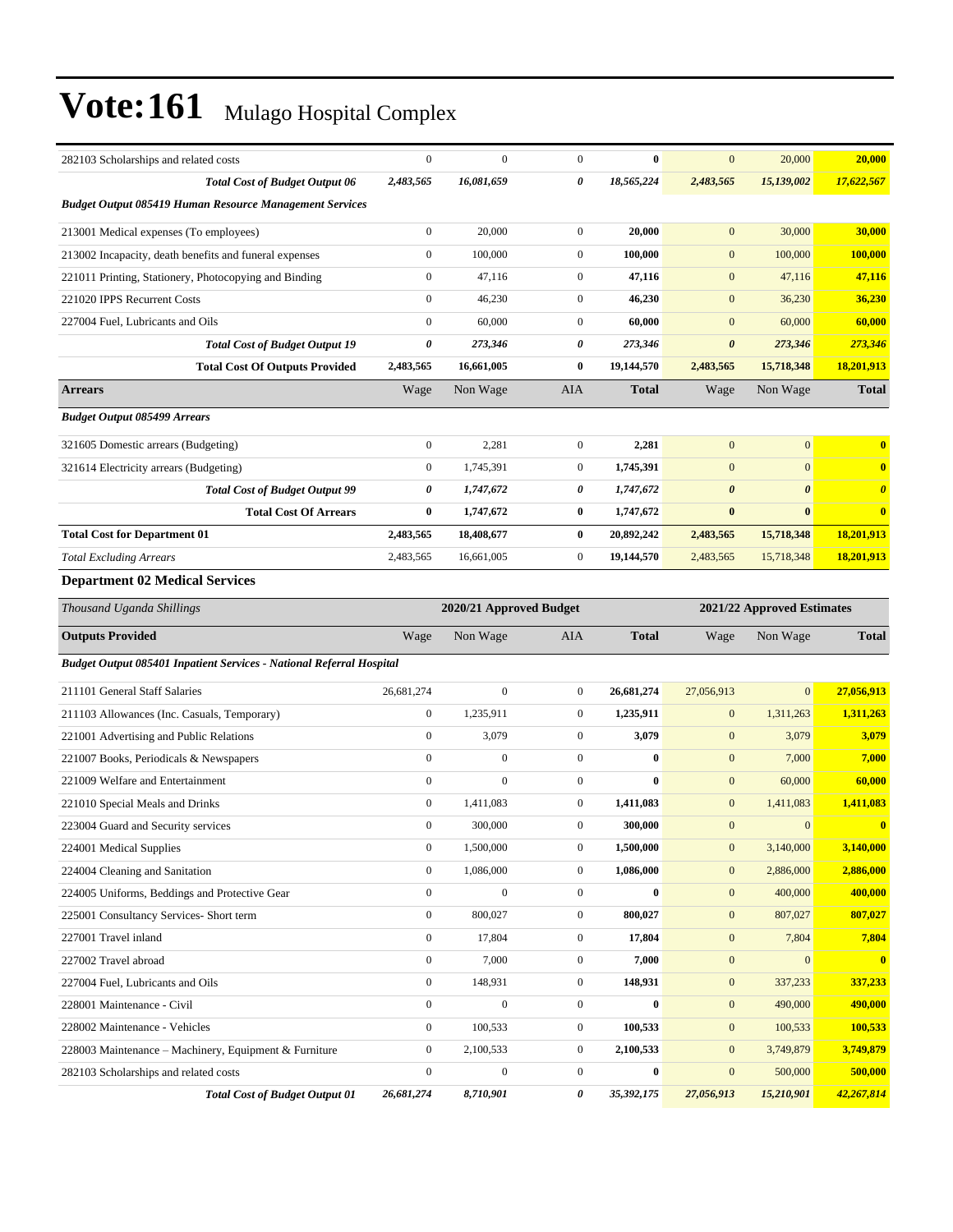#### *Budget Output 085402 Outpatient Services - National Referral Hospital*

| 221017 Subscriptions                                              | $\boldsymbol{0}$          | 2,000                   | $\boldsymbol{0}$ | 2,000        | $\boldsymbol{0}$          | 2,000                      | 2,000                   |
|-------------------------------------------------------------------|---------------------------|-------------------------|------------------|--------------|---------------------------|----------------------------|-------------------------|
| 221012 Small Office Equipment                                     | $\boldsymbol{0}$          | 2,500                   | $\boldsymbol{0}$ | 2,500        | $\boldsymbol{0}$          | 2,500                      | 2,500                   |
| 221011 Printing, Stationery, Photocopying and Binding             | $\boldsymbol{0}$          | 2,000                   | $\boldsymbol{0}$ | 2,000        | $\boldsymbol{0}$          | 2,000                      | 2,000                   |
| 221009 Welfare and Entertainment                                  | $\boldsymbol{0}$          | 3,000                   | $\boldsymbol{0}$ | 3,000        | $\boldsymbol{0}$          | 4,000                      | 4,000                   |
| 221007 Books, Periodicals & Newspapers                            | $\boldsymbol{0}$          | 3,000                   | $\boldsymbol{0}$ | 3,000        | $\mathbf{0}$              | 5,000                      | 5,000                   |
| 221002 Workshops and Seminars                                     | $\boldsymbol{0}$          | 3,000                   | $\boldsymbol{0}$ | 3,000        | $\boldsymbol{0}$          | $\boldsymbol{0}$           | $\bullet$               |
| 211103 Allowances (Inc. Casuals, Temporary)                       | $\overline{0}$            | 101,000                 | $\mathbf{0}$     | 101,000      | $\mathbf{0}$              | 121,000                    | 121,000                 |
| 211101 General Staff Salaries                                     | 40,912                    | $\mathbf{0}$            | $\boldsymbol{0}$ | 40,912       | 40,912                    | $\vert 0 \vert$            | 40,912                  |
| <b>Budget Output 085408 Audit Services</b>                        |                           |                         |                  |              |                           |                            |                         |
| <b>Outputs Provided</b>                                           | Wage                      | Non Wage                | AIA              | <b>Total</b> | Wage                      | Non Wage                   | <b>Total</b>            |
| Thousand Uganda Shillings                                         |                           | 2020/21 Approved Budget |                  |              |                           | 2021/22 Approved Estimates |                         |
| <b>Department 04 Internal Audit Department</b>                    |                           |                         |                  |              |                           |                            |                         |
| <b>Total Excluding Arrears</b>                                    | 26,681,274                | 10,897,274              | $\boldsymbol{0}$ | 37,578,548   | 27,056,913                | 15,897,274                 | 42,954,187              |
| <b>Total Cost for Department 02</b>                               | 26,681,274                | 10,897,274              | $\bf{0}$         | 37,578,548   | 27,056,913                | 15,897,274                 | 42,954,187              |
| <b>Total Cost Of Outputs Funded</b>                               | $\bf{0}$                  | 1,598,000               | $\bf{0}$         | 1,598,000    | $\bf{0}$                  | 98,000                     | 98,000                  |
| <b>Total Cost of Budget Output 51</b>                             | 0                         | 1,598,000               | 0                | 1,598,000    | $\boldsymbol{\theta}$     | 98,000                     | 98,000                  |
| o/w Orthopedic Workshop                                           | $\boldsymbol{\mathit{0}}$ | $\theta$                | $\theta$         | $\bf{0}$     | $\boldsymbol{\theta}$     | 98,000                     | 98,000                  |
| o/w Transfer to orthopedic workshop                               | $\boldsymbol{\mathit{0}}$ | 98,000                  | $\theta$         | 98,000       | $\boldsymbol{\mathit{0}}$ | $\theta$                   | $\bf{0}$                |
| o/w Transfers to burns and plastics clinic                        | 0                         | 1,500,000               | 0                | 1,500,000    | $\boldsymbol{\theta}$     | $\boldsymbol{\theta}$      | $\mathbf{0}$            |
| 263106 Other Current grants (Current)                             | $\overline{0}$            | 1,598,000               | $\boldsymbol{0}$ | 1,598,000    | $\boldsymbol{0}$          | 98,000                     | 98,000                  |
| Budget Output 085451 Research Grants - National Referral Hospital |                           |                         |                  |              |                           |                            |                         |
| <b>Outputs Funded</b>                                             | Wage                      | Non Wage                | AIA              | <b>Total</b> | Wage                      | Non Wage                   | <b>Total</b>            |
| <b>Total Cost Of Outputs Provided</b>                             | 26,681,274                | 9,299,274               | $\bf{0}$         | 35,980,548   | 27,056,913                | 15,799,274                 | 42,856,187              |
| <b>Total Cost of Budget Output 07</b>                             | 0                         | 30,000                  | 0                | 30,000       | $\boldsymbol{\theta}$     | 30,000                     | 30,000                  |
| 227001 Travel inland                                              | $\boldsymbol{0}$          | 10,000                  | $\boldsymbol{0}$ | 10,000       | $\boldsymbol{0}$          | 10,000                     | 10,000                  |
| 221001 Advertising and Public Relations                           | $\boldsymbol{0}$          | 10,000                  | $\boldsymbol{0}$ | 10,000       | $\mathbf{0}$              | 10,000                     | 10,000                  |
| 211103 Allowances (Inc. Casuals, Temporary)                       | $\overline{0}$            | 10,000                  | $\boldsymbol{0}$ | 10,000       | $\mathbf{0}$              | 10,000                     | 10,000                  |
| <b>Budget Output 085407 Immunisation Services</b>                 |                           |                         |                  |              |                           |                            |                         |
| <b>Total Cost of Budget Output 04</b>                             | 0                         | 142,373                 | 0                | 142,373      | $\boldsymbol{\theta}$     | 142,373                    | 142,373                 |
| 227004 Fuel, Lubricants and Oils                                  | $\boldsymbol{0}$          | 52,365                  | $\boldsymbol{0}$ | 52,365       | $\boldsymbol{0}$          | 52,373                     | 52,373                  |
| 227001 Travel inland                                              | $\boldsymbol{0}$          | 20,000                  | $\boldsymbol{0}$ | 20,000       | $\mathbf{0}$              | 20,000                     | 20,000                  |
| 221003 Staff Training                                             | $\boldsymbol{0}$          | 11,008                  | $\boldsymbol{0}$ | 11,008       | $\mathbf{0}$              | $\mathbf{0}$               | $\overline{\mathbf{0}}$ |
| 211103 Allowances (Inc. Casuals, Temporary)                       | $\overline{0}$            | 59,000                  | $\boldsymbol{0}$ | 59,000       | $\mathbf{0}$              | 70,000                     | 70,000                  |
| <b>Budget Output 085404 Diagnostic Services</b>                   |                           |                         |                  |              |                           |                            |                         |
| <b>Total Cost of Budget Output 02</b>                             | 0                         | 416,000                 | 0                | 416,000      | $\boldsymbol{\theta}$     | 416,000                    | 416,000                 |
| 227004 Fuel, Lubricants and Oils                                  | $\overline{0}$            | 70,200                  | $\boldsymbol{0}$ | 70,200       | $\boldsymbol{0}$          | 70,200                     | 70,200                  |
| 225001 Consultancy Services- Short term                           | $\boldsymbol{0}$          | $\mathbf{0}$            | $\boldsymbol{0}$ | $\bf{0}$     | $\mathbf{0}$              | 45,800                     | 45,800                  |
| 221011 Printing, Stationery, Photocopying and Binding             | $\boldsymbol{0}$          | 10,000                  | $\boldsymbol{0}$ | 10,000       | $\boldsymbol{0}$          | 10,000                     | 10,000                  |
| 221009 Welfare and Entertainment                                  | $\boldsymbol{0}$          | 20,000                  | $\boldsymbol{0}$ | 20,000       | $\mathbf{0}$              | 20,000                     | 20,000                  |
| 221003 Staff Training                                             | $\boldsymbol{0}$          | 45,800                  | $\boldsymbol{0}$ | 45,800       | $\mathbf{0}$              | $\mathbf{0}$               | $\overline{\mathbf{0}}$ |
| 221001 Advertising and Public Relations                           | $\overline{0}$            | 30,000                  | $\boldsymbol{0}$ | 30,000       | $\mathbf{0}$              | 30,000                     | 30,000                  |
| 211103 Allowances (Inc. Casuals, Temporary)                       | $\boldsymbol{0}$          | 240,000                 | $\boldsymbol{0}$ | 240,000      | $\boldsymbol{0}$          | 240,000                    | 240,000                 |